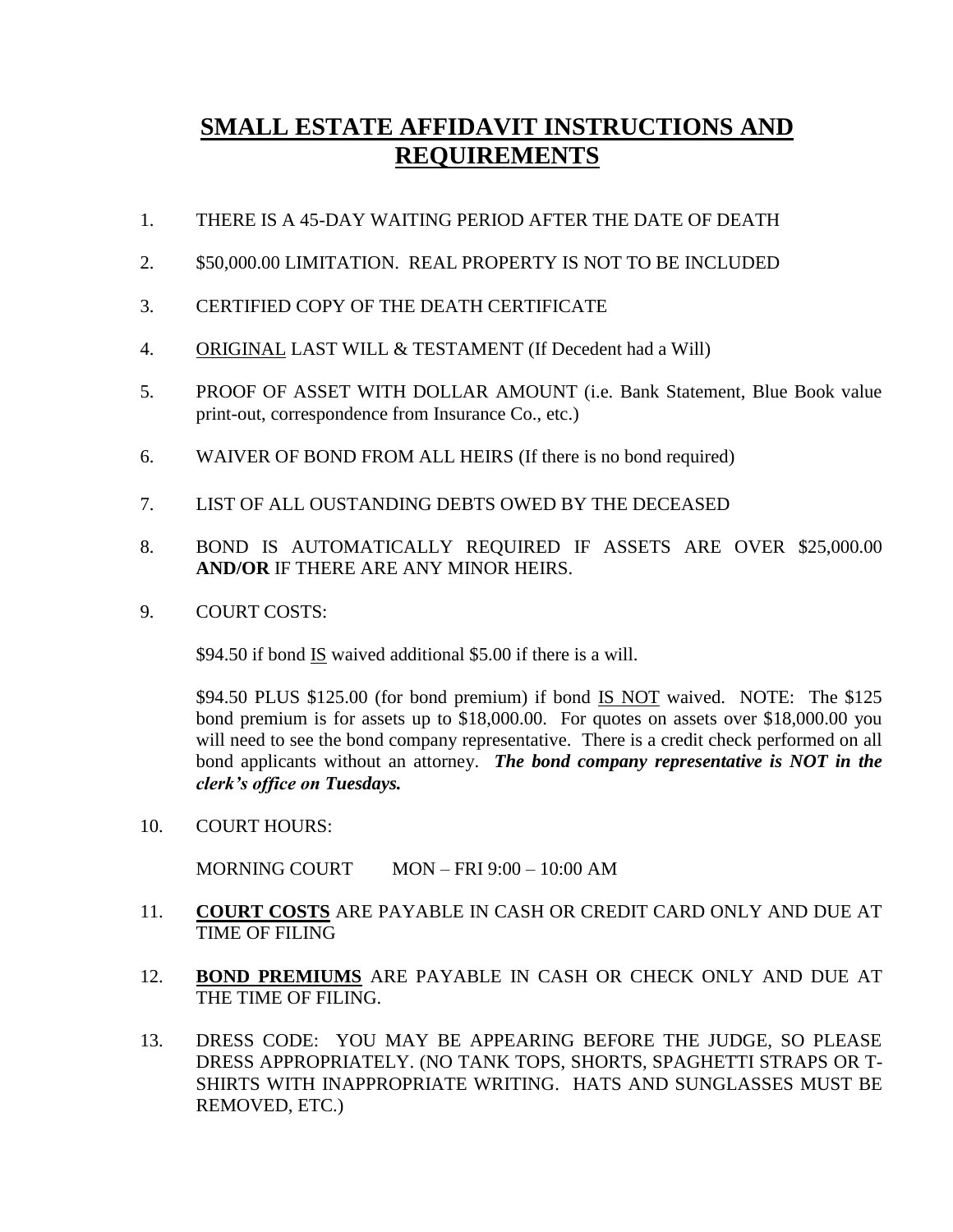### **IN THE PROBATE COURT OF SHELBY COUNTY, TENNESSEE**

#### **IN THE MATTER OF**

### **DOCKET NO: PR - \_\_\_\_\_\_\_**

# **DECEASED**

### **AFFIDAVIT AS TO SMALL ESTATE**

The undersigned,  $($ "Affiant"), pursuant to the provisions of Tennessee Code Annotated § 30-4-101, et seq., would respectfully state under oath as follows:

| А. |        | ("Decedent"), age ____, died on the                                                   |
|----|--------|---------------------------------------------------------------------------------------|
|    | day of | and was a resident of Shelby                                                          |
|    |        | County, Tennessee, at the date of death. The Decedent's address at date of death was: |

### B. CHECK APPROPRIATE PROVISION:

 The Decedent left no will The Decedent left a will and the will is attached to this Affidavit as Exhibit A

<u>. Andre Sterne and Sterne and Sterne and Sterne and Sterne and Sterne and Sterne and Sterne and Sterne and St</u>

C. The name, age, address, and relationship of each heir at law or beneficiary entitled to receive any of the Decedent's property, including Affiant, are as follows:

| <b>Name</b> | <b>Address</b> | Age | Relationship |
|-------------|----------------|-----|--------------|
|             |                |     |              |
|             |                |     |              |
|             |                |     |              |
|             |                |     |              |
|             |                |     |              |
|             |                |     |              |
|             |                |     |              |
|             |                |     |              |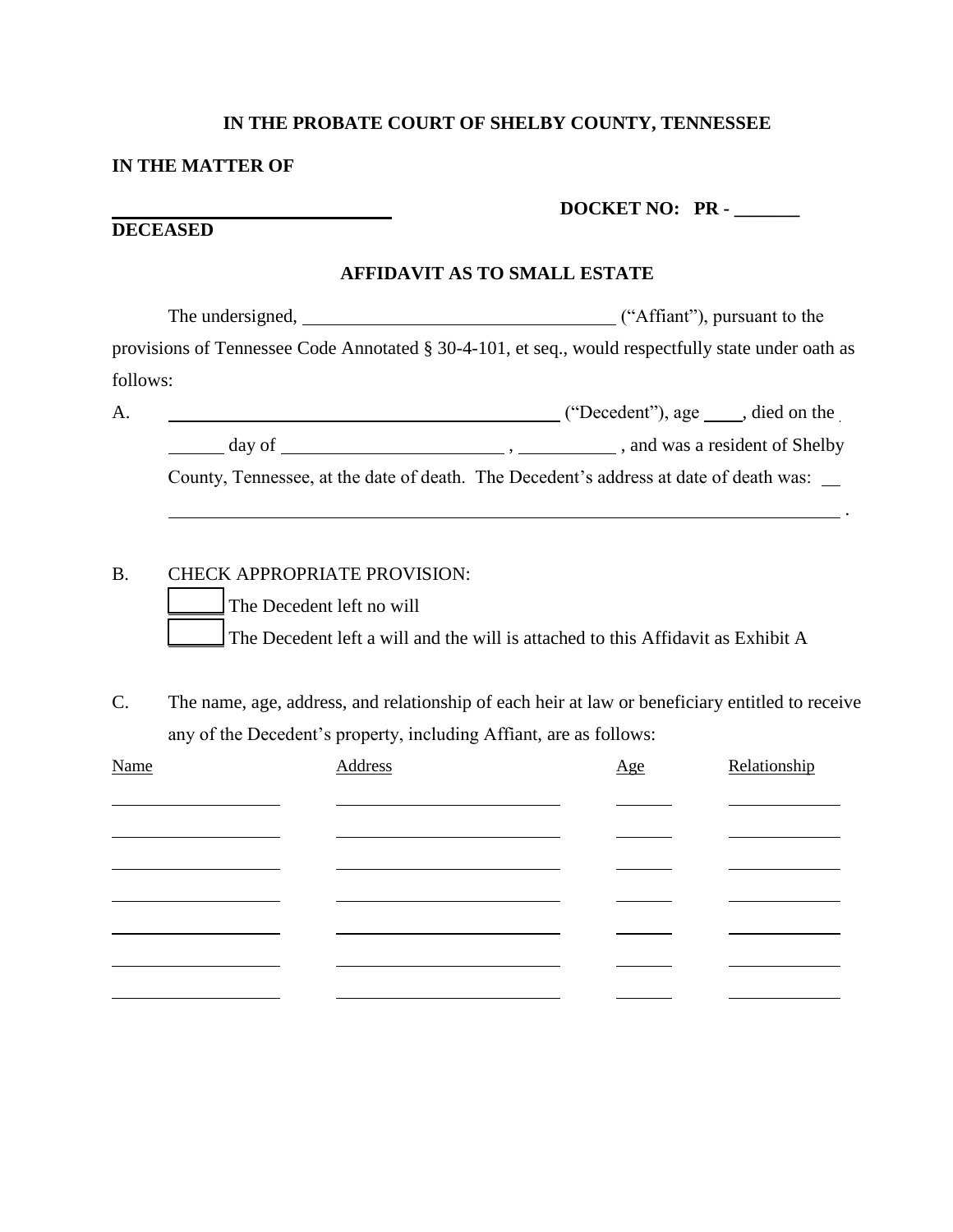D. The following is an itemized description and the value of all the Decedent's property, excluding real estate. The names and addresses of all persons known to have possession of any of the Decedent's property are included. Insurance policies on decedent's life that are payable to the Decedent's estate are also included. Additionally included are: bank accounts, cash, vehicles, stocks, bonds, equipment, furniture and furnishings, and all other assets of the Decedent. Assets that pass automatically by operation of law, such as joint accounts are not included here.

| Items of Property                                                   | Location | Value |
|---------------------------------------------------------------------|----------|-------|
|                                                                     |          |       |
|                                                                     |          |       |
|                                                                     |          |       |
|                                                                     |          |       |
|                                                                     |          |       |
|                                                                     |          |       |
|                                                                     |          |       |
| (If necessary, attach separate sheet) Total value of Probate Estate |          | \$    |

E. The following is a list of unpaid debts left by the Decedent and the name and address of each creditor and the amount due.

| Creditor                                | Address                      | Amount |
|-----------------------------------------|------------------------------|--------|
|                                         |                              |        |
|                                         |                              |        |
|                                         |                              |        |
|                                         |                              |        |
|                                         |                              |        |
|                                         |                              |        |
|                                         |                              |        |
|                                         |                              |        |
| (If other debts, attach separate sheet) |                              |        |
|                                         | <b>Total Debts of Estate</b> | \$     |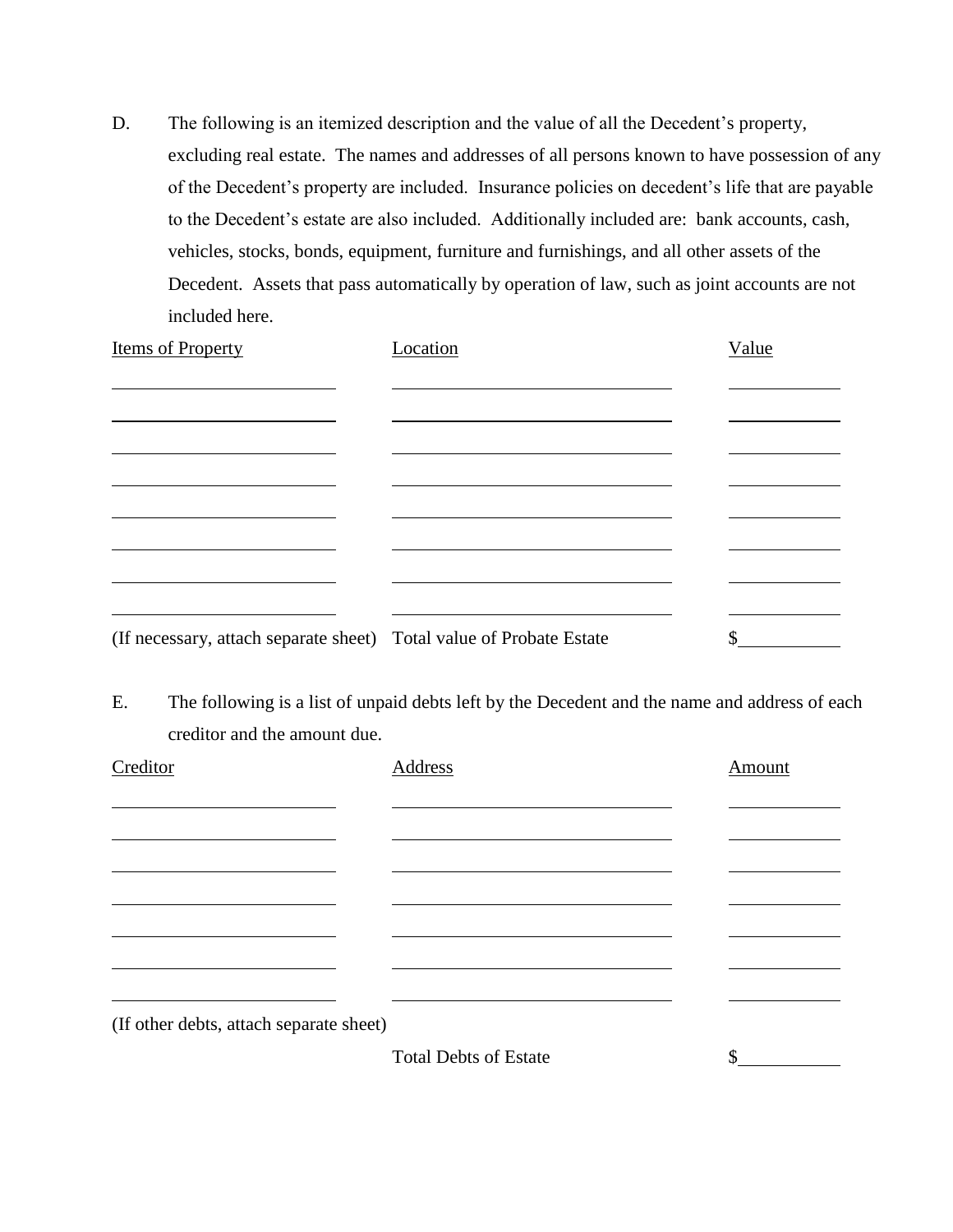Affiant evidences by signature hereto, subject to the penalties for perjury, that the statements contained in this Affidavit are true, are neither false nor misleading, and that the Affiant is mindful of all duties imposed by law. Affiant agrees to collect and preserve all assets of the estate and to file tax returns as required by law. Affiant also agrees to pay or reimburse funeral expenses, administration expenses, and creditors from the assets of the estate. Furthermore, Affiant agrees to distribute the remainder of the estate in accordance with the decedent's valid will, or if no will, then according to the laws of descent and distribution of the State of Tennessee.

Affiant makes oath that the facts contained in the foregoing Affidavit are true and correct to the best of the Affiant's belief.

Sworn to this  $\_\_\_\_$  day of  $\_\_\_\_\_\_$ , 20  $\_\_\_\_\_\_\_\_\_$ .

Affiant

 $\overline{a}$ 

 $\overline{a}$ 

Address

Telephone No.

### **COUNTY OF SHELBY, STATE OF TENNESSEE**

The Affiant personally appeared before me, Paul Boyd, Clerk of the Probate Court of Shelby County, Tennessee, after being duly sworn, stated under oath, that the facts averred in the above affidavit are true to the best of Affiant's knowledge, information and belief.

| This the | day of |                  |  |
|----------|--------|------------------|--|
|          |        | PAUL BOYD, CLERK |  |
|          |        |                  |  |

**NOTE:** Bond shall be made for the total value of the estate as shown in C above, provided however that bond may be waived by a Judge of the Probate Court if all heirs at law request in writing that the bond be waived for the affiant. Since the will is not being proved and therefore is not admitted to Probate, a waiver requested by the will cannot be granted.